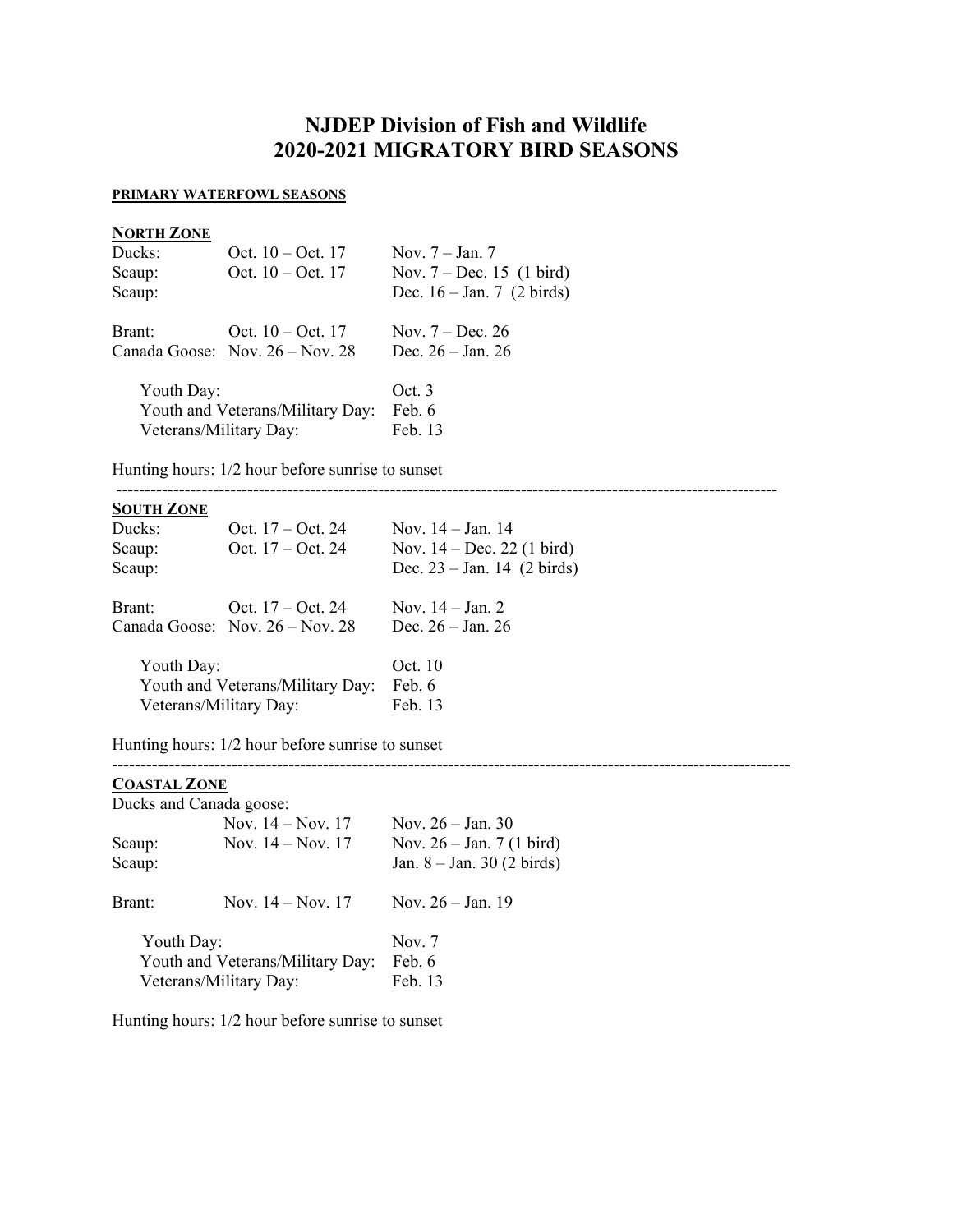# *Daily bag limits*

 Ducks: *6 ducks which may NOT include more than: 2 mallards (not more than 1 hen mallard), 2 black ducks, 3 wood ducks, 1 pintail, 2 redheads, 2 canvasbacks, 4 long-tailed ducks, 4 eiders, 4 scoters, and scaup*: 1 scaup/day for first 40 days in each zone; 2 scaup/day for last 20 days  *Coot 15.* 

Mergansers*: 5 mergansers although not more than 2 hooded mergansers. Merganser limits are in addition to regular ducks.*

# Brant: 2

Canada geese (Regular season): *2, all zones, singly or in aggregate including cackling geese and white-fronted geese.* 

 Youth and Veterans/Military Days: To include ducks, geese, brant, mergansers, coots, and gallinules. Bag limits are the same as those allowed in the regular season in each zone except for scaup which is 2 scaup per day.

# **CANADA GOOSE**

**September Season** (Statewide) Sept. 1 - Sept. 30 *Daily bag limit: 15 Canada geese* 

The following special regulations apply:

- 1. Electronic calls permitted
- 2. Shotguns capable of holding no more than 7 shells (including magazine and chamber) are permitted.
- 3. Hunting hours for Canada Goose Conservation Order: 1/2 hour before sunrise to 1/2 hour after sunset.

# *NOTE: THESE SPECIAL REGULATIONS ONLY APPLY TO THE SEPTEMBER CANADA GOOSE SEASON*

# **CANADA GOOSE**

**Special Winter Season** (Two Distinct Zones)

Jan. 27 – Feb. 15

*Daily bag limit: 5 singly or in aggregate including cackling and white-fronted geese.*  Hunting hours: 1/2 hour before sunrise to sunset

### **SEA DUCKS; SEA DUCK AREA ONLY**

Nov. 7 – Jan. 15

*Daily bag limit: 5 in total to include long-tailed ducks, eiders and scoters; except no more than 4 long-tailed ducks, 4 eiders, or 4 scoters in aggregate.*  Hunting hours: 1/2 hour before sunrise to sunset